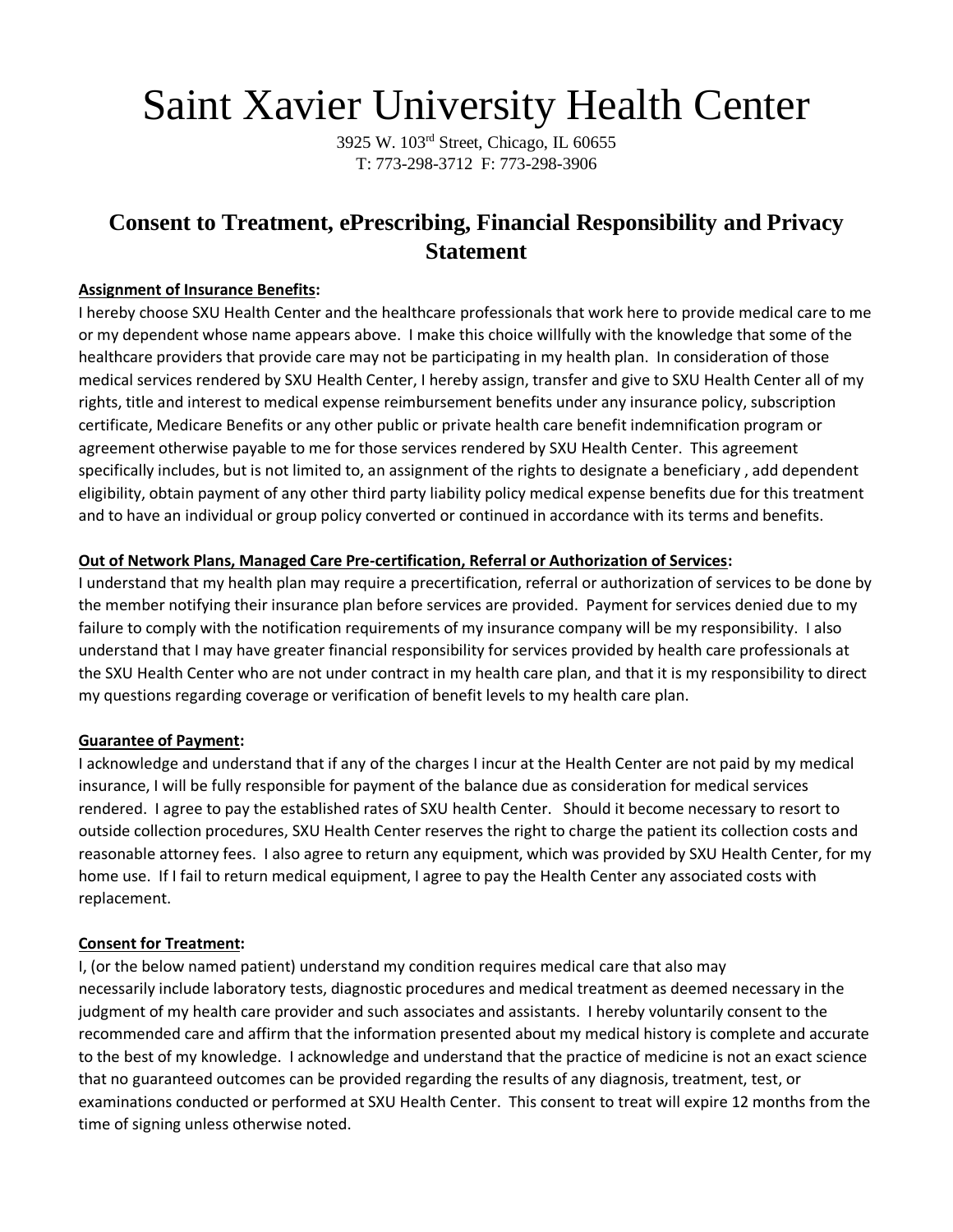#### **Privacy Practices**:

Furthermore, I hereby acknowledge that I have been presented with a copy of the Saint Xavier University Health Center Notice of Privacy Practices and have been provided the opportunity to retain a copy for my personal files. In an emergency situation where: (a) I am lacking the capacity to give informed consent; or (b) when a delay in treatment could result in serious disability or death, I acknowledge and understand that my patient information may be disclosed or obtained, as necessary, to the appropriate officials who are seeking to address my needs to protect my health and safety.

**ePrescribe Program.** The SXU Health Center has adopted an ePrescribing program in order to improve the quality of our services. The SXU Health Center will electronically send prescriptions to the pharmacy of your choice.

**CONSENT for Obtaining Medication History.** An accurate medication history is very important to helping us treat you properly and to avoid potentially dangerous drug interactions. Your signature below is consent for our providers to securely connect to your medication history data stored in the databases of community pharmacies and pharmacy benefit managers. This history is a list of prescription medicines that we or other healthcare providers have prescribed for you in the last two years. This list is collected from a variety of sources, including your pharmacy and your health insurer.

The medication history is a useful guide, but it may not be completely accurate. Some pharmacies do not make drug history available to us, and the drug history from your health plan might not include drugs that you purchased without using your health insurance. Your medication history might not include over-the-counter medications, supplements or herbal remedies. It is still very important for us to take the time to discuss everything you are taking, and for you to point out to us any error in your medication history.

By signing this consent form you give us permission to collect the medication history information that is available from our ePrescribing module within our electronic medical record and pull the information into your medical record at the SXU Health Center. This includes, but is not limited to, prescription medicines to treat HIV/AIDS and medicines used to treat mental health conditions. This information will never be shared outside of the SXU Health Center unless written consent is given.

# **This consent will remain in effect until the day you revoke your consent. You may revoke this consent at any time in writing but if you do, it will not have an effect on any actions taken prior to receiving this revocation.**

*You may decide not to consent to ePrescribing. Your choice will not affect your ability to get medical care, payment for your medical care, or your medical care benefits. I hereby provide informed consent to the SXU Health Center to access my medication history (or my dependent).* 

# **How Saint Xavier University Health Center May Use or Disclose Your Health Information**

# *THIS NOTICE DESCRIBES HOW MEDICAL INFORMATION ABOUT YOU MAY BE USED AND DISCLOSED AND HOW YOU MAY ACCESS THIS INFORMATION. PLEASE READ IT CAREFULLY.*

Federal law requires Saint Xavier University Health Center to maintain the privacy of individually identifiable, protected health information (PHI) and to provide you with notice of its legal duties and privacy practices with respect to such information. Saint Xavier University Health Center must abide by the terms and conditions of this Privacy Notice, and Saint Xavier University Health Center may revise this Privacy Notice.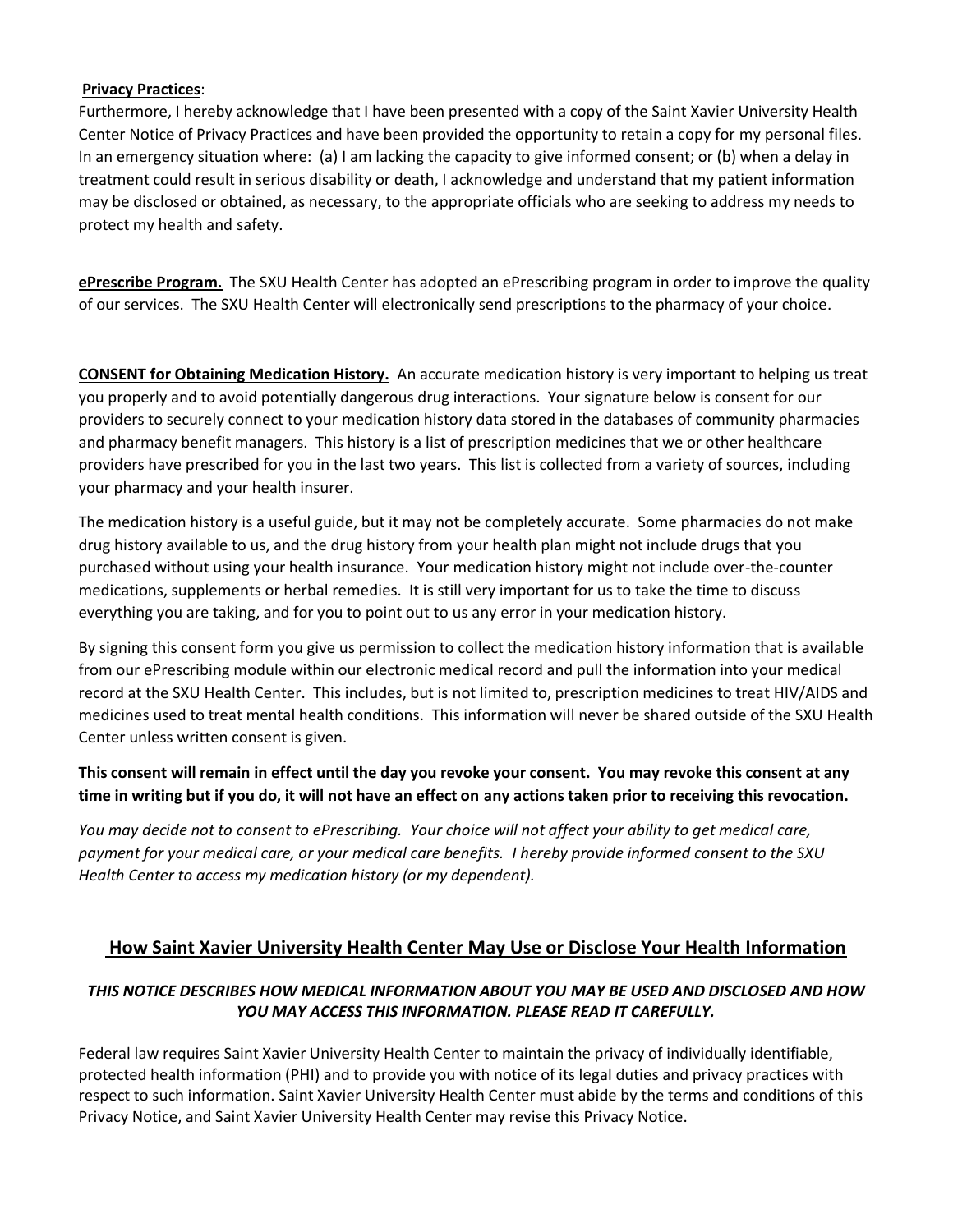#### **A. Uses or Disclosures of Health Information for Treatment, Payment & Health Care Operations**

Saint Xavier University Health Center may use your individually identifiable health information for treatment, payment and health care operations. Examples of treatment, payment and health care operations include:

**"Treatment"** includes sharing your information with any provider who is providing you with health services. This includes coordinating your care with other providers and providing referrals to other providers. The type of health information that Saint Xavier University Health Center could use or disclose includes, but is not limited to, such health conditions as blood type, diagnosis of your condition or pregnancy status. Saint Xavier University Health Center may use or disclose your individually identifiable health information for its own provision of treatment or may disclose such information for the treatment activities of another health care provider.

**"Payment"** includes Saint Xavier University Health Center's efforts to obtain reimbursement from you or a responsible third party for services that Saint Xavier University Health Center has provided to you. Saint Xavier University Health Center may use or disclose your individually identifiable information for its own payment or for the payment and activities of another health care provider or health plan or health care clearinghouse, or another party. We will submit a bill that identifies you, your diagnosis and the treatment provided.

**"Health care operations"** includes using your medical information to support and ensure quality health services are being provided to you at Saint Xavier University Health Center. Some of the activities which would be part of our operations are quality assessment and improvement activities, employee review, licensure and accreditation, and audits of the process of billing you or a third party for health care services Saint Xavier University Health Center provides to you. As part of Saint Xavier University Health Center's treatment of you and operation of health care organization, Saint Xavier University Health Center may contact you, by phone or by mail, to provide appointment reminders or to provide information about treatment alternatives or other health-related services that may be of interest to you. Saint Xavier University Health Center may also contact you for fundraising purposes. You have the right to opt out of receiving any fundraising communication received from, or on behalf of, Saint Xavier University Health Center. Saint Xavier University Health Center may use or disclose your individually identifiable health information for its own health care operation or for limited health care operations of a health plan, health care clearinghouse, or health care provider that is subject to certain federal health information privacy laws. Subject to limited exceptions, the entity which receives this information must have or have had a treatment relationship with you and the information we disclose must pertain to that relationship.

#### **B. Uses or Disclosures Saint Xavier University Health Center May Make Without Your Authorization**

In addition to treatment, payment and health care operations, and unless this Privacy Notice recites a more stringent restriction in Section, C, the law permits or requires Saint Xavier University Health Center to make, use and/or disclose individually identifiable health information without your written authorization: (1) for certain public health activities and purposes, including reporting of adverse product events to the Food and Drug Administration, (2) to report suspected abuse, neglect or domestic violence, (3) to assist an organ procurement organization or organ bank in facilitating organ or tissue donation and transplantation, (4) to further research, provided that Saint Xavier University Health Center complies with federal requirements, (5) to avert a serious and imminent threat to public health safety, (5)(a) to avert a serious threat to your health or safety or the health and safety of others, (6) for specialized government functions, including activities related to the military, veterans, or national security, (7) to comply with workers' compensation or similar laws. Saint Xavier University Health Center will make the above uses and/or disclosures of information in accordance with applicable law. In addition, Saint Xavier University Health Center may use and/or disclose your individually identifiable health information as follows:

**Business associates**: There are some services provided in Saint Xavier University Health Center through contracts with business associates which are vendors, professionals and others who perform some treatment, payment or health care operations function on behalf of Saint Xavier University Health Center or who otherwise provide services and have access to or use your protected health information. We may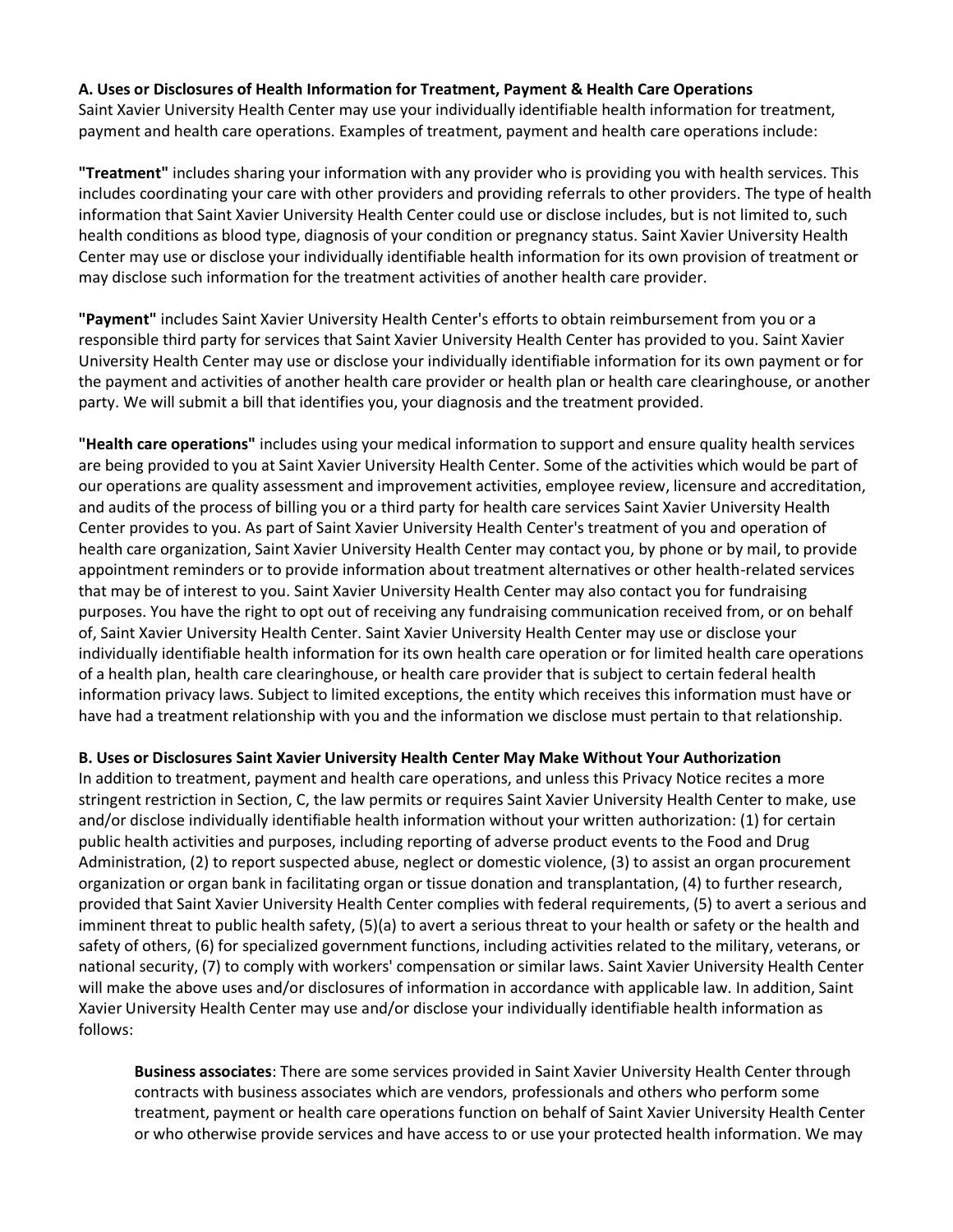disclose your health information to our business associates so that they can perform the job we have asked them to do. To protect your health information, however, we require the business associate to appropriately safeguard your information by requiring that they enter into an appropriate agreement with Saint Xavier University Health Center or, in the case of a subcontractor, an appropriate agreement with a business associate of Saint Xavier University Health Center.

**Directory:** Unless you object, we will use your name, location in the facility, general condition, and religious affiliation for directory purposes. This information may be provided to other people who ask for you by name. If you are unable to object, we may use and disclose this information consistent with your prior expressed preference, if known and the health professional's judgment.

**Notification:** Unless you object, health professionals, using their best judgment, may use or disclose information to notify or assist in notifying a family member, personal representative, or any person responsible for your care or individuals involved in the payment of your care, your location, and general condition. If you are unable to object, we may exercise our professional judgment to determine if a disclosure is in your best interest and disclose only information that is directly relevant to the person's involvement with your health care.

**Disaster Relief:** We may use or disclose information for disaster relief purposes.

**Incidental Uses and Disclosures:** We are permitted to use and disclose information incident to another user disclosure of your protected health information permitted or required under law.

**Limited Data Sets:** We may use or disclose a limited data set (i.e. in which certain identifying information has been removed) of your protected health information for purposes of research, public health, or health care operations. Any recipient of that limited data set must agree to appropriately safeguard your information.

#### **C. More Stringent Protection for Your Health Information**

In certain cases, Illinois law provides more stringent privacy protections of your health information that this Privacy Notice recites above. For example, in some cases, Illinois requires that you provide permission for the use or disclosure of your individually identifiable health information. In those cases, Saint Xavier University Health Center must follow the state law even though certain federal health information privacy laws may not require permission. State law provides more stringent protection in the following areas of your PHI subset that: (1) is maintained in psychotherapy notes; (2) is about mental health and developmental disabilities services; (3) is about alcohol and drug abuse prevention, treatment and referral; (4) is about HIV/AIDS testing, diagnosis or treatment; (5) is about sexually transmitted disease diagnoses; (6) is about genetic testing; (7) is about child abuse or neglect; (7) is about domestic abuse of an adult with a disability; or (8) is about sexual assault. In order for us to use or disclose your highly confidential information for a purpose other than those required by law, we must obtain your written authorization.

#### **D. Marketing**

We will need your written authorization to use and disclose your PHI for marketing purposes.

#### **E. No Other Uses or Disclosures without Your Written Authorization**

Saint Xavier University Health Center may not make any other uses and disclosures of your individually identifiable health information without your written authorization. In particular, uses and disclosures of your psychotherapy notes, or of your individually identifiable health information for marketing purposes, or uses or disclosures that constitute a sale of your individually identifiable health information, will be made only with your written authorization, unless otherwise permitted or required by law, as described above. You may revoke your authorization at any time if you provide written notice to Saint Xavier University Health Center, but only to the extent no action has been taken in reliance on your prior authorization.

#### **F. Your Rights**

Federal and state laws protect your right to keep your individually identifiable health information private.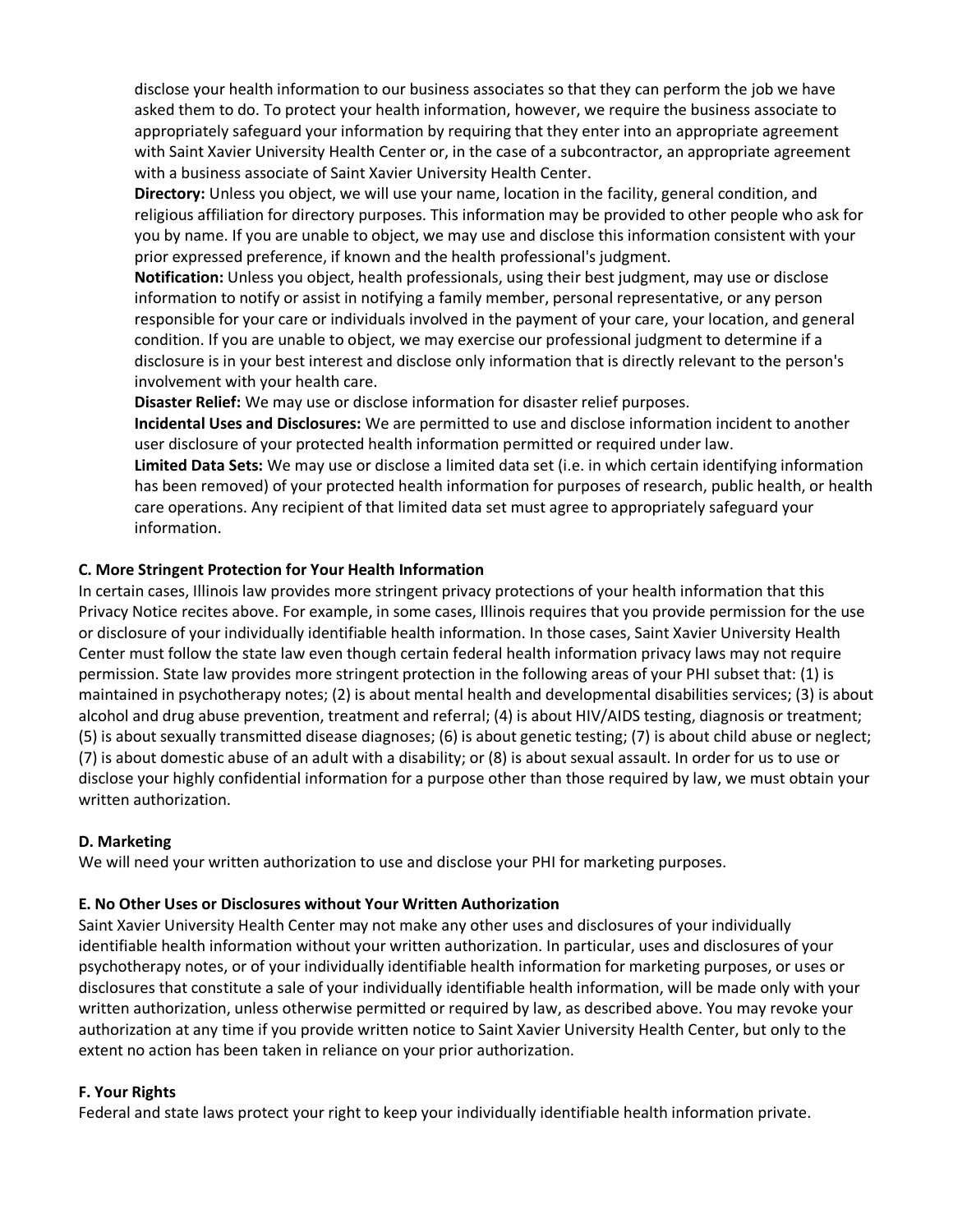#### **Your Right to Receive Confidential Communications and to Request Restrictions**

You may request that you receive communication from Saint Xavier University Health Center regarding individually identifiable health information by alternative means or at alternative locations. You must make your request for confidential communications in writing and must submit this request to the office listed below. Saint Xavier University Health Center reserves the right to condition your request on the receipt of information regarding how you desire Saint Xavier University Health Center to handle payment and/or on the availability of an alternative address or method of contact that you may request. You may request other restrictions on certain uses and disclosures of protected health information for purposes of treatment, payment, and health care operations; however, the law does not require Saint Xavier University Health Center to agree to the requested restrictions unless one of two scenarios exists. First, Saint Xavier University Health Center must agree to a restriction request that is a reasonable restriction on communication. Second, Saint Xavier University Health Center must comply with your request to restrict disclosure of your individually identifiable information to a health plan if the disclosure is for the purpose of carrying out payment or health care operations and is not otherwise required by law and the information pertains solely to a health care item or service for which you, or any person other than the health plan on your behalf, has paid Saint Xavier University Health Center in full.

#### **Your Right to Inspect and Copy**

You generally have the right to inspect and obtain a copy of any protected health information in your medical record, with the exception of psychotherapy notes, information compiled in anticipation of use in a civil, criminal, or administrative proceeding and certain other health information which the law restricts Saint Xavier University Health Center from disseminating. However, if you are a patient of certain types of providers or facilities, you may have a right to access your patient records or information on an unqualified basis. Specifically, the following: If you are a patient of a physician, you have the right to access your medical data on an unqualified basis upon request.

If you are a recipient of mental health or developmental disabilities services and if you are age 12 or older, you have an unqualified right to inspect and copy your records. The following persons also have this right: (1) your guardian if you are age 18 or older; (2) an appointed agent under a power of attorney for health care which authorizes record access; (3) your parent or guardian if you are under age 12; (4) your parent or guardian if you are, at least, age 12 but under 18 and if certain conditions are satisfied; and (5) a guardian ad litem representing you in any judicial or administrative proceeding if you are age 12 or older.

# **Request for Records**

To see and obtain copies of your medical information, you must sign an Authorization for Release of Information form. This form is available for health center records from front desk at the University Health Center. here may be a fee for the costs of copying and providing the copies and other expenses associated with complying with your requests as allowed by state law. We may deny your request to see and/or obtain copies of medical information in very limited circumstances. If that event occurs, you will be given an explanation. Your medical records are the physical property of Saint Xavier University Health Center or your physician. Original records will not be given to you or to anyone on your behalf.

#### **Your Right to Amend**

You also have the right to amend your individually identifiable health information, unless Saint Xavier University Health Center did not create such information or unless Saint Xavier University Health Center determines that your medical record is accurate and complete in its existing form.

#### **Your Right to An Accounting**

You have the right to request and receive an accounting of disclosures of your individually identifiable health information that Saint Xavier University Health Center has made in either the six (6) years prior to the request date, but no earlier in time than 04/14/03, the date that federal law required Saint Xavier University Health Center to comply with federal privacy regulations, whichever is more recent. This information is available from the University Health Center via Correspondence Request(s). This is a list of the disclosures we made of medical